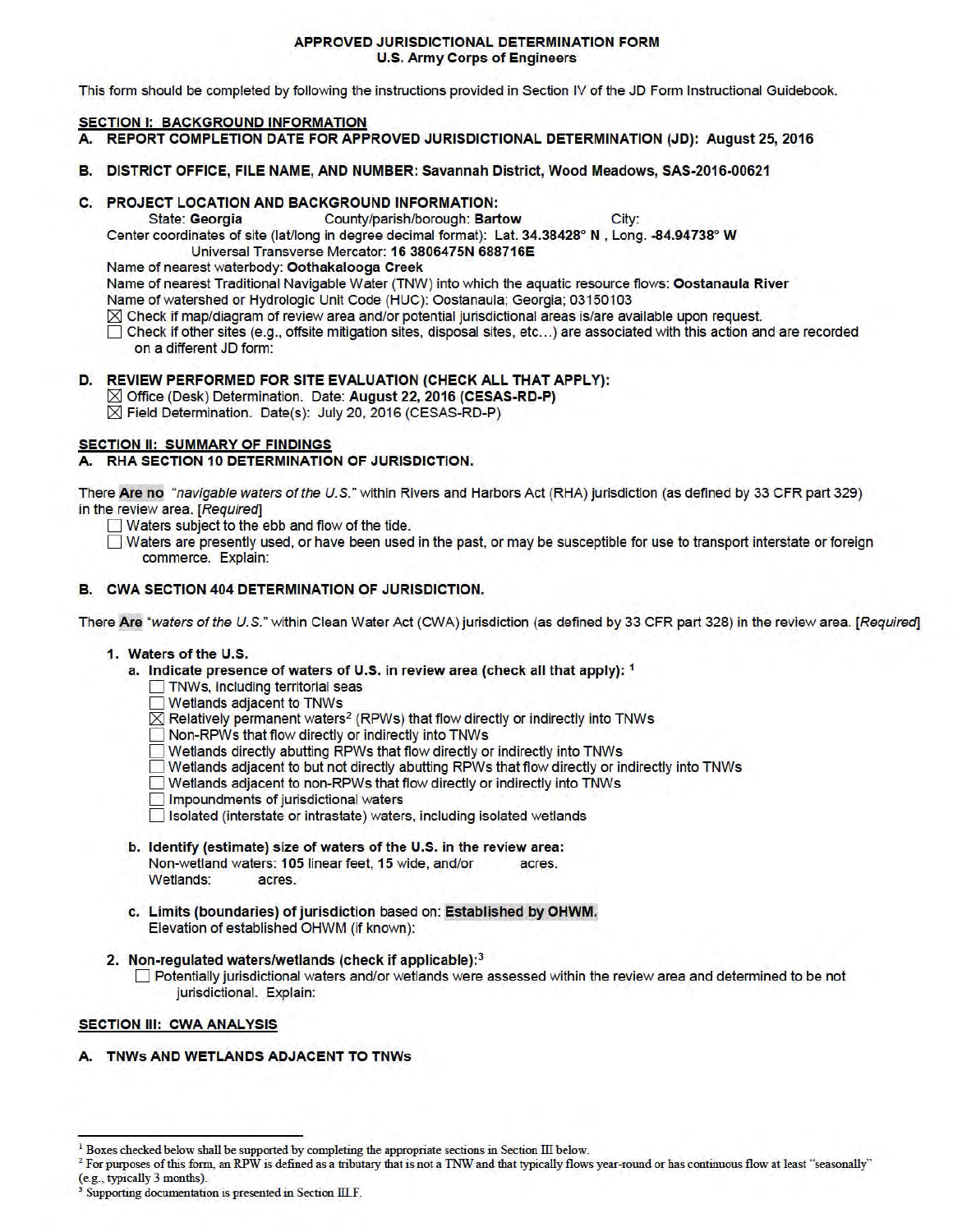The agencies will assert jurisdiction over TNWs and wetlands adjacent to TNWs. If the aquatic resource is a TNW, complete Section 111.A.1 and Section 111.D.1. only; if the aquatic resource is a wetland adjacent to a TNW, complete Sections 111.A.1 and 2 and Section 111.D.1.; otherwise, see Section 111.B below.

**1. TNW** 

Identify TNW:

Summarize rationale supporting determination:

#### 2. Wetland adjacent to TNW

Summarize rationale supporting conclusion that wetland is "adjacent":

### B. CHARACTERISTICS OF TRIBUTARY (THAT IS NOT A TNW) AND ITS ADJACENT WETLANDS (IF ANY):

This section summarizes information regarding characteristics of the tributary and its adjacent wetlands, if any, and it helps determine whether or not the standards for jurisdiction established under Rapanos have been met.

The agencies will assert jurisdiction over non-navigable tributaries of TNWs where the tributaries are "relatively permanent waters" (RPWs), i.e. tributaries that typically flow year-round or have continuous flow at least seasonally (e.g., typically 3 months). A wetland that directly abuts an RPW is also jurisdictional. If the aquatic resource is not a TNW, but has year-round (perennial) flow, skip to Section 111.D.2. If the aquatic resource is a wetland directly abutting a tributary with perennial flow, skip to Section 111.D.4.

A wetland that is adjacent to but that does not directly abut an RPW requires a significant nexus evaluation. Corps districts and EPA regions will include in the record any available information that documents the existence of a significant nexus between a relatively permanent tributary that is not perennial (and its adjacent wetlands if any) and a traditional navigable water, even though a significant nexus finding is not required as a matter of law.

If the waterbody<sup>4</sup> is not an RPW, or a wetland directly abutting an RPW, a JD will require additional data to determine if the waterbody has a significant nexus with a TNW. If the tributary has adjacent wetlands, the significant nexus evaluation must consider the tributary in combination with all of its adjacent wetlands. This significant nexus evaluation that combines, for analytical purposes, the tributary and all of its adjacent wetlands is used whether the review area identified in the JD request is the tributary, or its adjacent wetlands, or both. If the JD covers a tributary with adjacent wetlands, complete Section 111.B.1 for the tributary, Section 111.B.2 for any onsite wetlands, and Section 111.B.3 for all wetlands adjacent to that tributary, both onsite and offsite. The determination whether a significant nexus exists is determined in Section 111.C below.

1. Characteristics of non-TNWs that flow directly or indirectly into TNW

(i) General Area Conditions: Watershed size: 16 square miles Drainage area onsite: 0.16 square miles Average annual rainfall: 50.46 inches Average annual snowfall: 0.4 inches

### (ii) Physical Characteristics:

(a) Relationship with TNW:

 $\boxtimes$  Tributary flows directly into TNW. D Tributary flows through Pick List tributaries before entering TNW.

Project waters are 10-15 river miles from TNW. Project waters are 1 (or less) river miles from RPW. Project waters are 5-10 aerial (straight) miles from TNW. Project waters are 1 (or less) aerial (straight) miles from RPW. Project waters cross or serve as state boundaries. Explain: NIA

Identify flow route to TNW<sup>5</sup>: Oothakalooga Creek flows generally north-northwest beginning from the location along the eastern edge of the subject site, northwest of the City of Adairsville, for approximately 13.5 river miles to a point of confluence with the Oostanaula River, toward the northwestern portion of the City of Calhoun, in Gordon County, Georgia

<sup>4</sup> Note that the Instructional Guidebook contains additional information regarding swales, ditches, washes, and erosional features generally and in the arid West.

*<sup>5</sup>*Flow route can be described by identifying, e.g., tributary a, which flows through the review area, to flow into tributary b, which then flows into 1NW.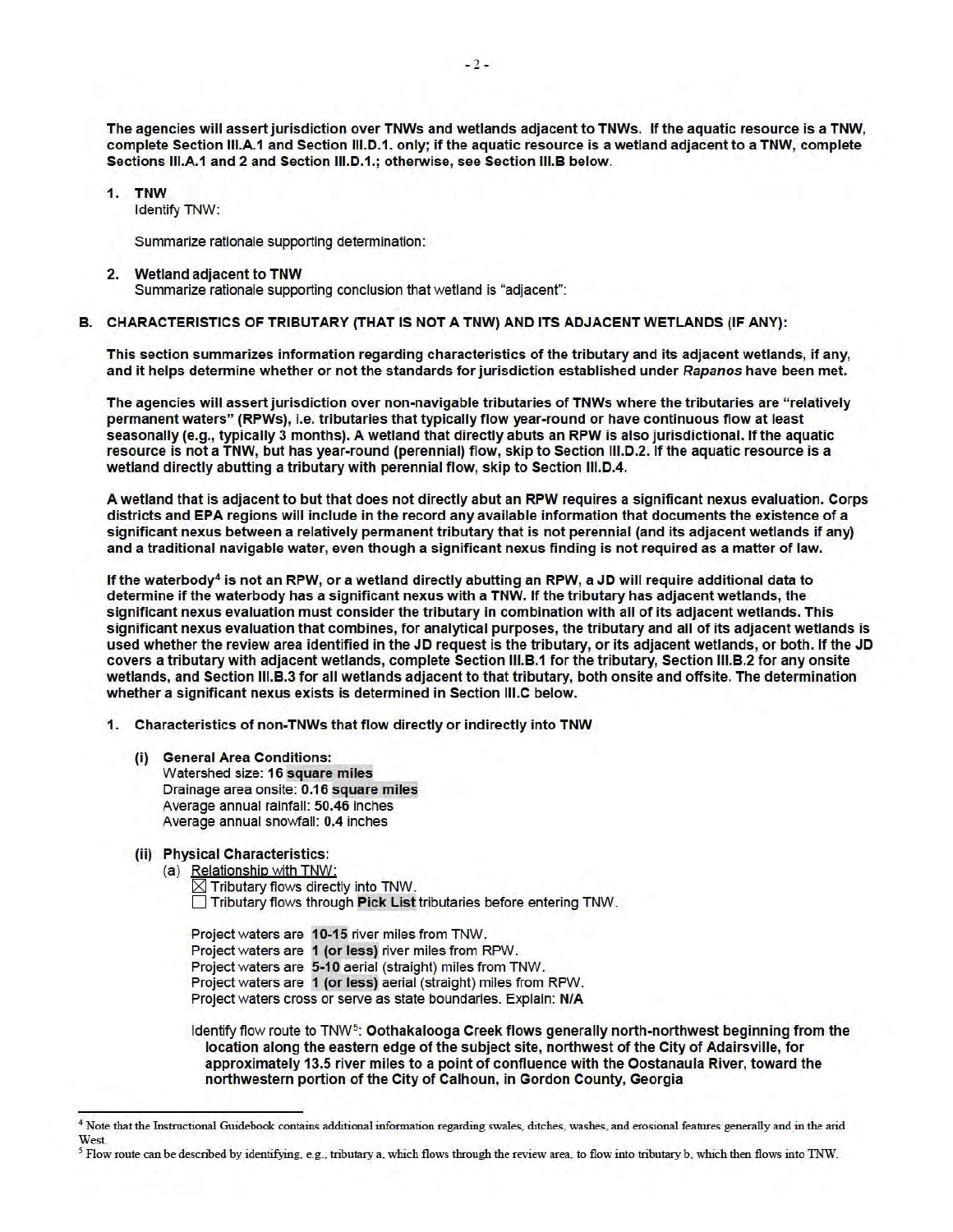Tributary stream order, if known: 4<sup>th</sup> order.

|             | (b) General Tributary Characteristics (check all that apply):<br><b>Tributary is:</b><br>$\times$ Natural                                                                                                                                                                                                                                                                                                                                                                                                                                                                                                                                                                                                                         |
|-------------|-----------------------------------------------------------------------------------------------------------------------------------------------------------------------------------------------------------------------------------------------------------------------------------------------------------------------------------------------------------------------------------------------------------------------------------------------------------------------------------------------------------------------------------------------------------------------------------------------------------------------------------------------------------------------------------------------------------------------------------|
|             | Artificial (man-made). Explain:<br>Manipulated (man-altered). Explain:                                                                                                                                                                                                                                                                                                                                                                                                                                                                                                                                                                                                                                                            |
|             | Tributary properties with respect to top of bank (estimate):<br>Average width: 15 feet<br>Average depth: 5 feet<br>Average side slopes: 2:1.                                                                                                                                                                                                                                                                                                                                                                                                                                                                                                                                                                                      |
|             | Primary tributary substrate composition (check all that apply):<br>$\times$ Silts<br>Sands<br>Concrete<br>$\times$ Gravel<br>Cobbles<br><b>Muck</b><br>Vegetation. Type/% cover:<br><b>Bedrock</b><br>Other. Explain:                                                                                                                                                                                                                                                                                                                                                                                                                                                                                                             |
|             | Tributary condition/stability [e.g., highly eroding, sloughing banks]. Explain: subject reach is the site of an<br>existing cattle watering access point resulting in localized disturbance along western bank; some undercut<br>banks observed along opposite stream bank<br>Presence of run/riffle/pool complexes. Explain: subject reach is largely composed of runs and pools<br><b>Tributary geometry: Meandering</b><br>Tributary gradient (approximate average slope): 2 %                                                                                                                                                                                                                                                 |
|             | $(c)$ Flow:<br><b>Tributary provides for: Perennial</b><br>Estimate average number of flow events in review area/year: 20 (or greater)<br>Describe flow regime: perennial, continuous<br>Other information on duration and volume: None.                                                                                                                                                                                                                                                                                                                                                                                                                                                                                          |
|             | Surface flow is: Discrete. Characteristics:<br>Subsurface flow: Unknown. Explain findings:<br>Dye (or other) test performed:                                                                                                                                                                                                                                                                                                                                                                                                                                                                                                                                                                                                      |
|             | Tributary has (check all that apply):<br>$\boxtimes$ Bed and banks<br>$\boxtimes$ OHWM <sup>6</sup> (check all indicators that apply):<br>$\boxtimes$ clear, natural line impressed on the bank $\Box$ the presence of litter and debris<br>$\times$ destruction of terrestrial vegetation<br>changes in the character of soil<br>$\boxtimes$ the presence of wrack line<br>shelving<br>$\boxtimes$ vegetation matted down, bent, or absent<br>$\boxtimes$ sediment sorting<br>leaf litter disturbed or washed away<br>scour<br>$\boxtimes$ sediment deposition<br>multiple observed or predicted flow events<br>water staining<br>abrupt change in plant community<br>other (list):<br>Discontinuous OHWM. <sup>7</sup> Explain: |
| apply): N/A | If factors other than the OHWM were used to determine lateral extent of CWA jurisdiction (check all that<br>High Tide Line indicated by:<br>Mean High Water Mark indicated by:<br>oil or scum line along shore objects<br>survey to available datum;<br>fine shell or debris deposits (foreshore)<br>physical markings;<br>physical markings/characteristics<br>vegetation lines/changes in vegetation types.<br>tidal gauges                                                                                                                                                                                                                                                                                                     |

(iii) Chemical Characteristics:

 $\Box$  other (list):

<sup>&</sup>lt;sup>6</sup>A natural or man-made discontinuity in the OHWM does not necessarily sever jurisdiction (e.g., where the stream temporarily flows underground, or where the OHWM has been removed by development or agricultural practices). Where there is a break in the OHWM that is unrelated to the waterbody's flow regime (e.g., flow over a rock outcrop or through a culvert), the agencies will look for indicators of flow above and below the break. 7 lbid.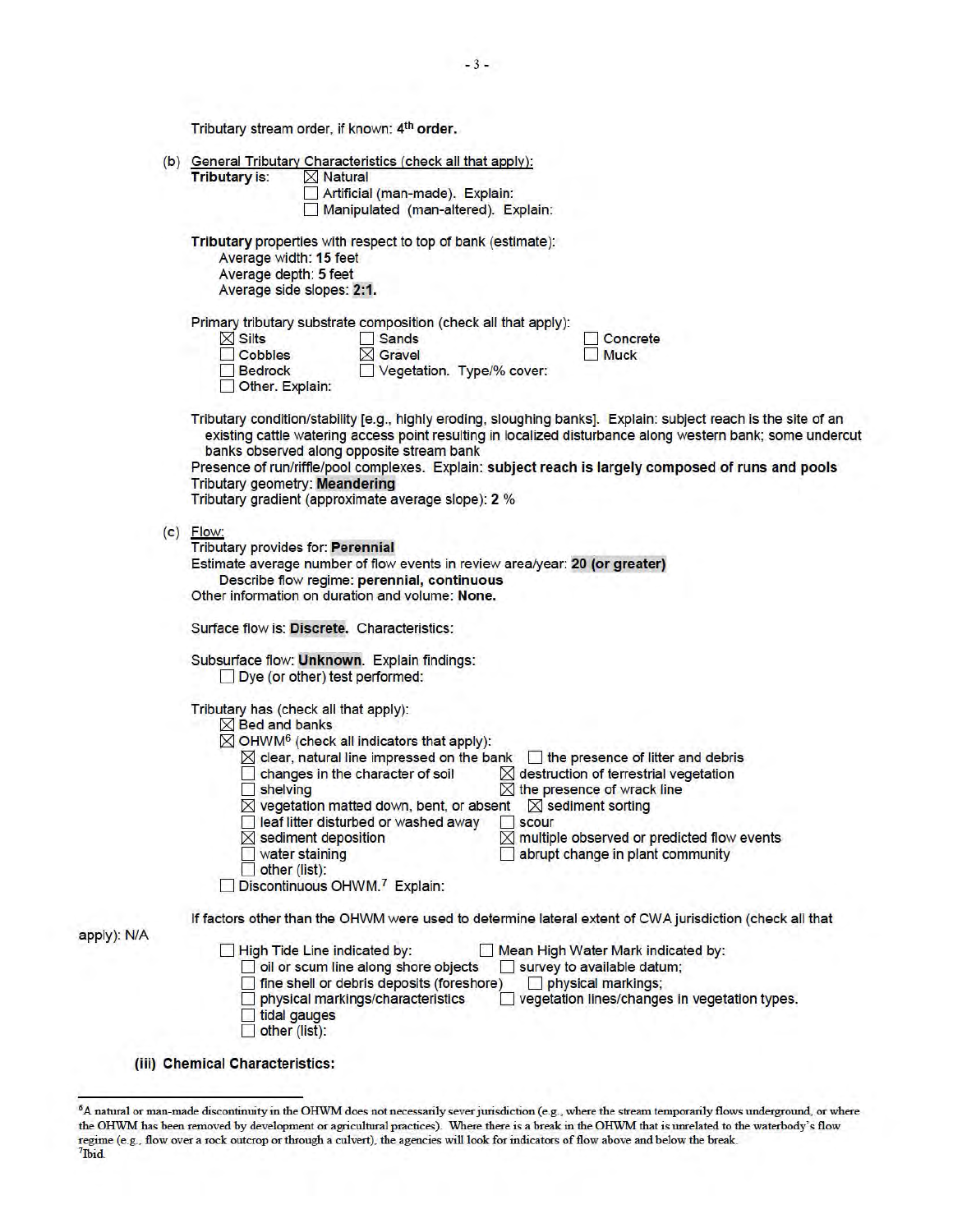Characterize tributary (e.g., water color is clear, discolored, oily film; water quality; general watershed characteristics, etc.). Explain: Unknown

Identify specific pollutants, if known: Georgia Environmental Protection Division 2014 Integrated 305(b)/303(d) List of Streams Not Supporting Designated Uses includes the subject reach of Oothakalooga Creek for indicating that the TMDL's for fecal coliform and macroinvertebrate biota impacts, each resulting from non-point source pollution, were achieved in 2009 and 2004, respectively.

(iv) Biological Characteristics. Channel supports (check all that apply):

 $\boxtimes$  Riparian corridor. Characteristics (type, average width): riparian zone on both eastern and western banks approximately 15 feet width forested with managed pasture beyond

- D Wetland fringe. Characteristics: N/A
- Habitat for: N/A

D Federally Listed species. Explain findings:

Fish/spawn areas. Explain findings:

Other environmentally-sensitive species. Explain findings:

D Aquatic/wildlife diversity. Explain findings:

- 2. Characteristics of wetlands adjacent to non-TNW that flow directly or indirectly into TNW
	- (i) Physical Characteristics:
		- (a) General Wetland Characteristics:
			- Properties:

Wetland size: acres Wetland type. Explain: Wetland quality. Explain: Project wetlands cross or serve as state boundaries. Explain:

(b) General Flow Relationship with Non-TNW: Flow is: Pick List. Explain:

Surface flow is: Pick List Characteristics:

Subsurface flow: Pick List. Explain findings:  $\Box$  Dye (or other) test performed:

- (c) Wetland Adjacency Determination with Non-TNW:
	- $\Box$  Directly abutting

Not directly abutting

Discrete wetland hydrologic connection. Explain:

- Ecological connection. Explain:
- Separated by berm/barrier. Explain:
- (d) Proximity (Relationship) to TNW Project wetlands are Pick List river miles from TNW. Project waters are Pick List aerial (straight) miles from TNW. Flow is from: Pick List.

Estimate approximate location of wetland as within the Pick List floodplain.

(ii) Chemical Characteristics:

Characterize wetland system (e.g., water color is clear, brown, oil film on surface; water quality; general watershed characteristics; etc.). Explain:

Identify specific pollutants, if known:

- (iii) Biological Characteristics. Wetland supports (check all that apply):
	- $\Box$  Riparian buffer. Characteristics (type, average width):
	- D Vegetation type/percent cover. Explain:

**Habitat for:** 

- **Federally Listed species. Explain findings:**
- D Fish/spawn areas. Explain findings:
- Other environmentally-sensitive species. Explain findings:
- D Aquatic/wildlife diversity. Explain findings:
- 3. Characteristics of all wetlands adjacent to the tributary (if any)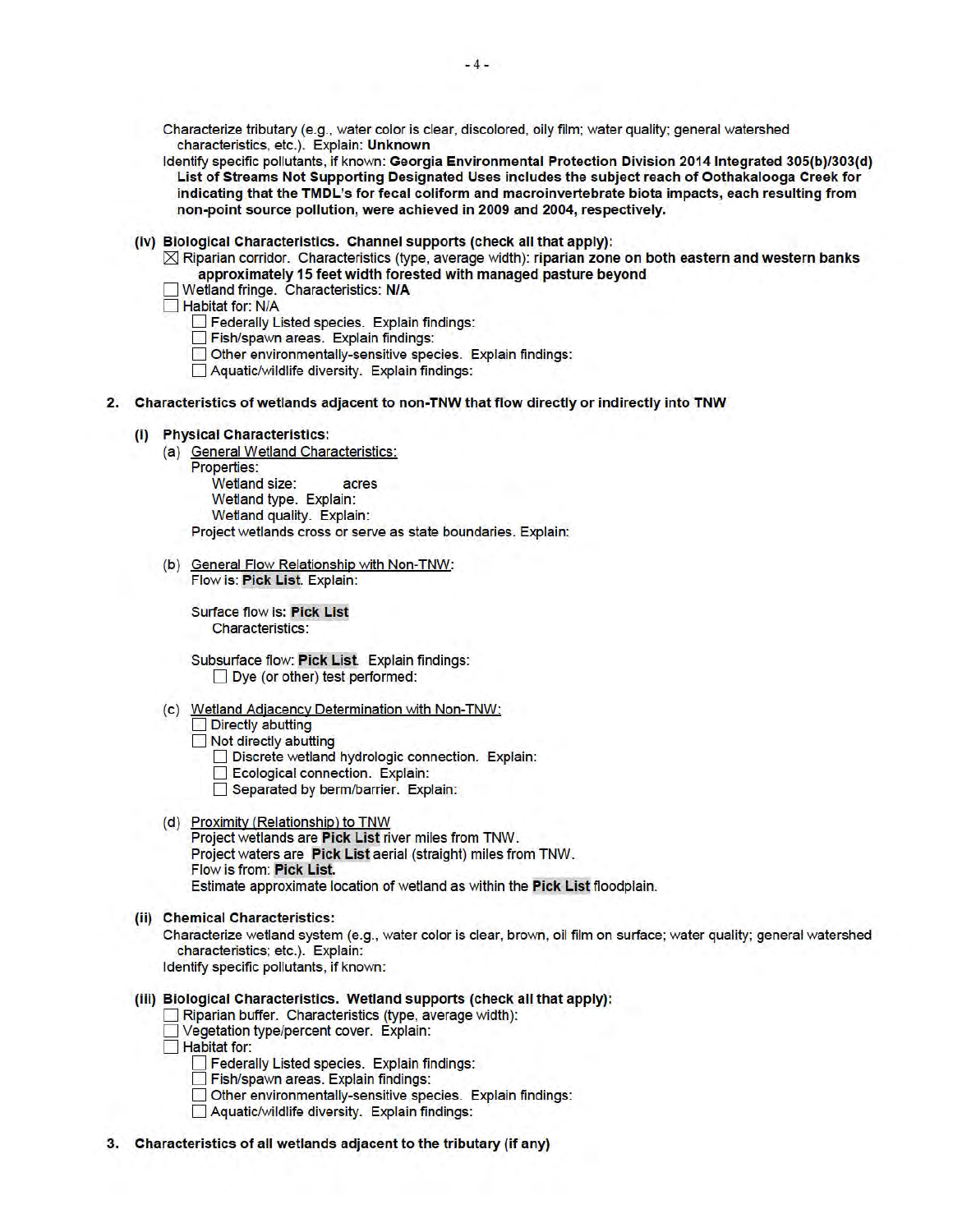All wetland(s) being considered in the cumulative analysis: Pick List Approximately acres in total are being considered in the cumulative analysis.

For each wetland, specify the following:

Directly abuts? (Y/N) Size (in acres) Directly abuts? (Y/N) Size (in acres)

Summarize overall biological, chemical and physical functions being performed:

#### **C. SIGNIFICANT NEXUS DETERMINATION**

A significant nexus analysis will assess the flow characteristics and functions of the tributary itself and the functions performed by any wetlands adjacent to the tributary to determine if they significantly affect the chemical, physical, and biological integrity of a TNW. For each of the following situations, a significant nexus exists if the tributary, in combination with all of its adjacent wetlands, has more than a speculative or insubstantial effect on the chemical, physical and/or biological integrity of a TNW. Considerations when evaluating significant nexus include, but are not limited to the volume, duration, and frequency of the flow of water in the tributary and its proximity to a TNW, and the functions performed by the tributary and all its adjacent wetlands. It is not appropriate to determine significant nexus based solely on any specific threshold of distance (e.g. between a tributary and its adjacent wetland or between a tributary and the TNW). Similarly, the fact an adjacent wetland lies within or outside of a floodplain is not solely determinative of significant nexus.

Draw connections between the features documented and the effects on the TNW, as identified in the Rapanos Guidance and discussed in the Instructional Guidebook. Factors to consider include, for example:

- Does the tributary, in combination with its adjacent wetlands (if any), have the capacity to carry pollutants or flood waters to TNWs, or to reduce the amount of pollutants or flood waters reaching a TNW?
- Does the tributary, in combination with its adjacent wetlands (if any), provide habitat and lifecycle support functions for fish and other species, such as feeding, nesting, spawning, or rearing young for species that are present in the TNW?
- Does the tributary, in combination with its adjacent wetlands (if any), have the capacity to transfer nutrients and organic carbon that support downstream foodwebs?
- Does the tributary, in combination with its adjacent wetlands (if any), have other relationships to the physical, chemical, or biological integrity of the TNW?

Note: the above list of considerations is not inclusive and other functions observed or known to occur should be documented below:

- 1. Significant nexus findings for non-RPW that has no adjacent wetlands and flows directly or indirectly into TNWs. Explain findings of presence or absence of significant nexus below, based on the tributary itself, then go to Section III.D:
- 2. Significant nexus findings for non-RPW and its adjacent wetlands, where the non-RPW flows directly or indirectly into TNWs. Explain findings of presence or absence of significant nexus below, based on the tributary in combination with all of its adjacent wetlands, then go to Section 111.D:
- 3. Significant nexus findings for wetlands adjacent to an RPW but that do not directly abut the RPW. Explain findings of presence or absence of significant nexus below, based on the tributary in combination with all of its adjacent wetlands, then go to Section III.D:

## D. DETERMINATIONS OF JURISDICTIONAL FINDINGS. THE SUBJECT WATERS/WETLANDS ARE (CHECK ALL THAT APPLY):

- 1. TNWs and Adjacent Wetlands. Check all that apply and provide size estimates in review area: TNWs: linear feet, wide, Or acres.<br>Wetlands adiacent to TNWs: acres.  $\Box$  Wetlands adjacent to TNWs:
- 2. RPWs that flow directly or indirectly into TNWs.
	- $\boxtimes$  Tributaries of TNWs where tributaries typically flow year-round are jurisdictional. Provide data and rationale indicating that tributary is perennial: Fourth-order named stream system.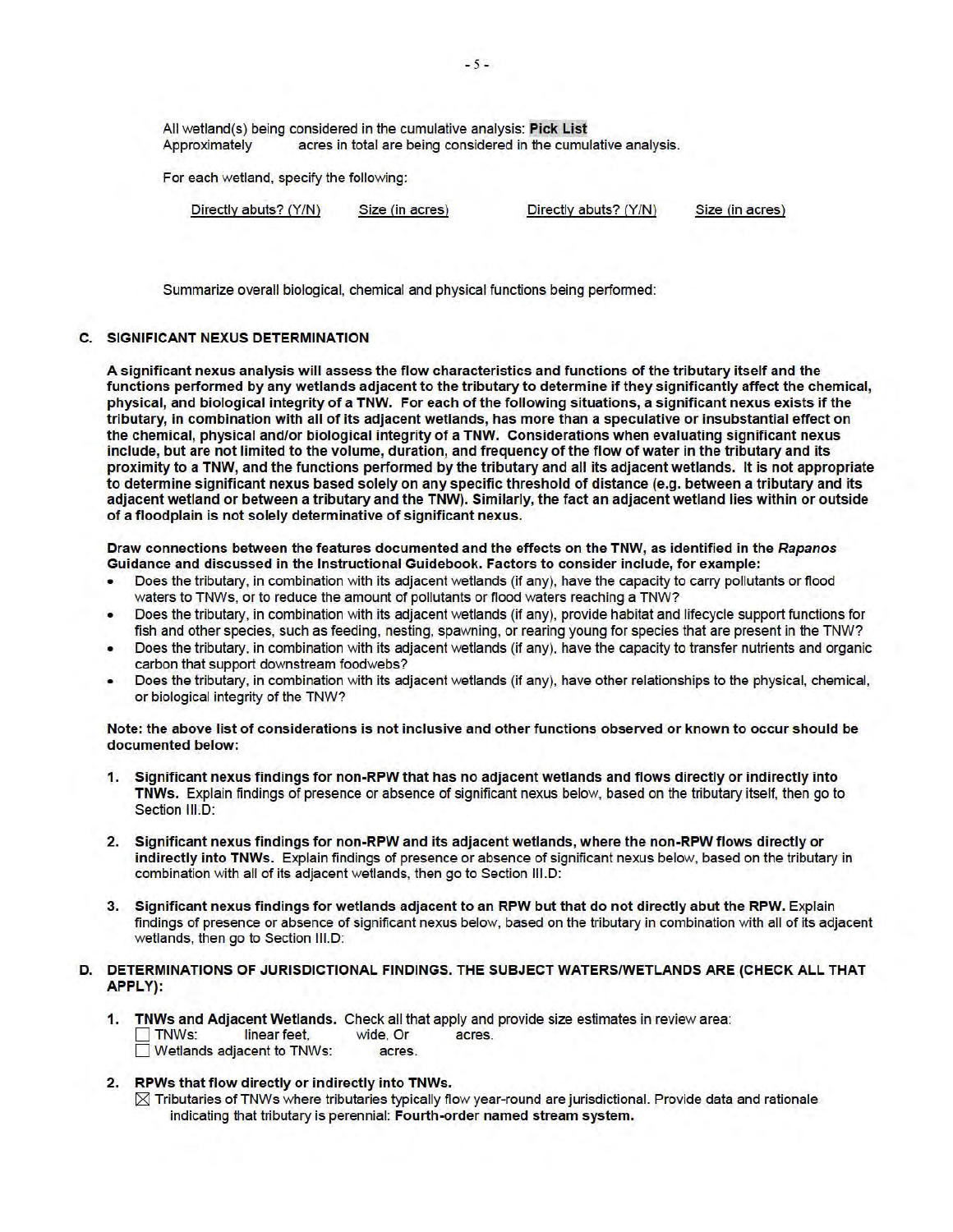Tributaries of TNW where tributaries have continuous flow "seasonally" (e.g., typically three months each year) are jurisdictional. Data supporting this conclusion is provided at Section III.B. Provide rationale indicating that tributary flows seasonally:

Provide estimates for jurisdictional waters in the review area (check all that apply):

 Tributary waters: linear feet wide.

Other non-wetland waters: acres.

Identify type(s) of waters:

3. Non-RPWs<sup>8</sup> that flow directly or indirectly into TNWs.

Waterbody that is not a TNW or an RPW, but flows directly or indirectly into a TNW, and it has a significant nexus with a TNW is jurisdictional. Data supporting this conclusion is provided at Section III.C.

Provide estimates for jurisdictional waters within the review area (check all that apply):<br>  $\Box$  Tributary waters: linear feet. wide.

Tributary waters: linear feet, wide.

Other non-wetland waters: acres.

Identify type(s) of waters:

## **4. Wetlands directly abutting an RPW that flow directly or indirectly into TNWs.**

 $\Box$  Wetlands directly abut RPW and thus are jurisdictional as adjacent wetlands.

- $\Box$  Wetlands directly abutting an RPW where tributaries typically flow year-round. Provide data and rationale indicating that tributary is perennial in Section III.D.2, above. Provide rationale indicating that wetland is directly abutting an RPW:
- Wetlands directly abutting an RPW where tributaries typically flow "seasonally." Provide data indicating that tributary is seasonal in Section III.B and rationale in Section III.D.2, above. Provide rationale indicating that wetland is directly abutting an RPW:

 Provide acreage estimates for jurisdictional wetlands in the review area: acres.

## **5. Wetlands adjacent to but not directly abutting an RPW that flow directly or indirectly into TNWs.**

 $\Box$  Wetlands that do not directly abut an RPW, but when considered in combination with the tributary to which they are adjacent and with similarly situated adjacent wetlands, have a significant nexus with a TNW are jurisidictional. Data supporting this conclusion is provided at Section III.C.

 Provide acreage estimates for jurisdictional wetlands in the review area: acres.

### **6. Wetlands adjacent to non-RPWs that flow directly or indirectly into TNWs.**

Wetlands adjacent to such waters, and have when considered in combination with the tributary to which they are adjacent and with similarly situated adjacent wetlands, have a significant nexus with a TNW are jurisdictional. Data supporting this conclusion is provided at Section III.C.

Provide estimates for jurisdictional wetlands in the review area: acres.

## **7. Impoundments of jurisdictional waters. 9**

As a general rule, the impoundment of a jurisdictional tributary remains jurisdictional.

□ Demonstrate that impoundment was created from "waters of the U.S.," or

- $\Box$  Demonstrate that water meets the criteria for one of the categories presented above (1-6), or
- $\Box$  Demonstrate that water is isolated with a nexus to commerce (see E below).

### **E. ISOLATED [INTERSTATE OR INTRA-STATE] WATERS, INCLUDING ISOLATED WETLANDS, THE USE, DEGRADATION OR DESTRUCTION OF WHICH COULD AFFECT INTERSTATE COMMERCE, INCLUDING ANY SUCH WATERS (CHECK ALL THAT APPLY):10**

 $\Box$  which are or could be used by interstate or foreign travelers for recreational or other purposes.

 $\Box$  from which fish or shellfish are or could be taken and sold in interstate or foreign commerce.

 $\Box$  which are or could be used for industrial purposes by industries in interstate commerce.

 $\Box$  Interstate isolated waters. Explain:

j <sup>8</sup>See Footnote #3.

 ${}^8$ See Footnote # 3.<br>9 To complete the analysis refer to the key in Section III.D.6 of the Instructional Guidebook.

<sup>&</sup>lt;sup>10</sup> Prior to asserting or declining CWA jurisdiction based solely on this category, Corps Districts will elevate the action to Corps and EPA HQ for  **review consistent with the process described in the Corps/EPA** *Memorandum Regarding CWA Act Jurisdiction Following Rapanos.*